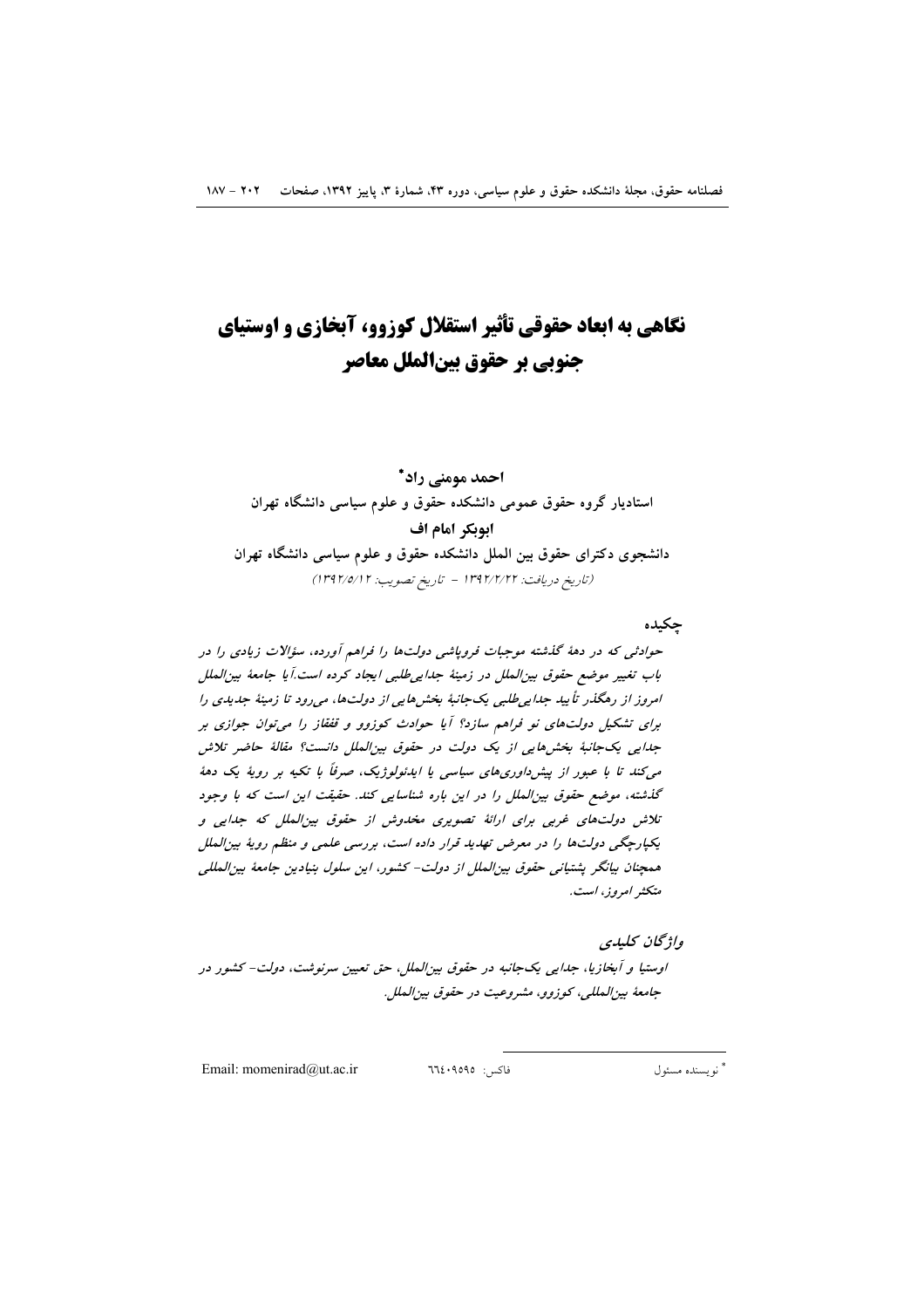بی تردید در حال حاضر بسیاری از کشورها با پدیدهٔ «جدایی طلبی» روبرو هستند. در این کشورها گروههایی با عنوان قومیت، ملیت یا مذهب درصددند تا به نحوی از دولت مرکزی جداً شوند و براى اين منظور به عبارتِ پرطمطراق «حق تعيين سرنوشت» در حقوق بين الملل متوسل می شوند؛ حقی که در آغاز در چارچوب «استعمارزدایی» رشد کرد و تا مدتها خود را محدود به همین عرصهٔ «مضیق» میدید. بااین حال امروزه به شدت به این شبهه دامن زده شده است که آیا میتوان با استفاده از این اصل تا آنجا رسید که برای گروههای ملی- مذهبی در یک کشور حقی برای جدایی تصور کرد؟ حقیقت این است تا همین چند سال اخیر می شد به ضرس قاطع ادعا كرد كه قاطبهٔ اعضاى جامعهٔ بینالمللی با به رسمیت شناختن چنین حقی برای گروههای اقلیت موجود در این کشورها مخالف هستند و در موارد طرح اینگونه قضایا همواره از اصل تمامیت ارضی دولتها حمایت کردهاند.

با این حال از بهار ۲۰۰۸م زمزمههایی این رویهٔ قاطع را با چالشهایی روبرو کرده است. در این سال بسیاری از اعضای جامعهٔ بینالمللی جدایی ایالت کوزوو از دولت صربستان را تأیید کردند و عملاً دولت تازه تأسیس کوزوو شناسایی شد. دراینحال این سؤال مهم در برابر حقوقدانان بین المللی قرار گرفت که آیا چنین رویهای را می توان در حقوق بین الملل سرآغاز تغییری مهم دانست و ادعا کرد نگاه حقوق بین(لملل نسبت به گروههای جدایی طلب تغییر کرده است؟ آیا می توان گفت جدایی کوزوو زمینهای برای مشروعیت ادعای گروههای جدایی طلب در آذربایجان، چین، گرجستان، مولداوی، اسپانیا یا اوکراین ایجاد کرده است؟ حقیقت این است که بسیاری از دولتها که دولت کوزوو را شناسایی کردند، بهصراحت منکر این امر شدند که «قضیهٔ استقلال کوزوو» را می توان «سابقهای» در حقوق بین الملل محسوب نمود ٰ. باوجوداین آیا می¤وان تنها به چنین بیانی اعتماد کرد و مدعی شد شناسایی استقلال كوزوو هيچ تأثيري بر حقوق بين|لملل معاصر نداشته است؟ اين اوضاع زماني آشفتهتر شده است که می بینیم دولتی مانند روسیه که از مخالفان سرسخت استقلال کوزوو بود و در برابر دیوان بینالمللی دادگستری به سختی از موضع جداییستیز صربستان دفاع کرد، خود بر جدایی دو جمهوری خودمختار گرجستان، یعنی آبخازی و اوستیای جنوبی مهر تأیید نهاده و با شناسایی استقلال این دو به عنوان دو دولت مستقلْ زمینه را برای ترویج جداییطلبی در حقوق بینالملل هموار نموده است. هرچند که جز چند دولت، دیگران در این اقدام با حکومت مسکو همراهی نکردهاند.

مقدمه

١. از جملهٔ این کشورها میتوان به انگلستان، ایالات متحده و آلمان اشاره کرد.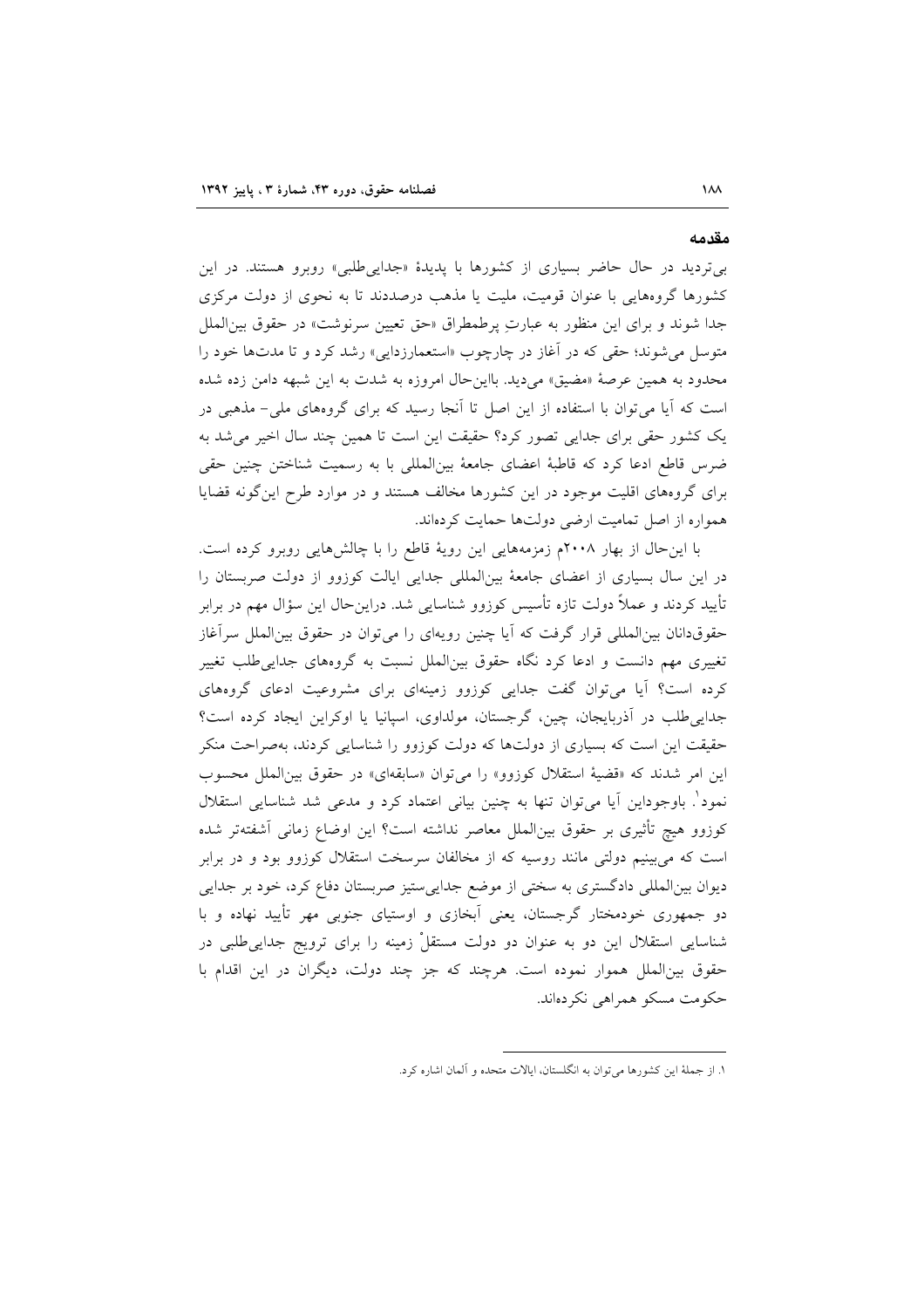مقالهٔ حاضر با اتخاذ یک رویکرد کاملاً حقوقی به موضوع، در صدد است تا ابعاد مسئله را با دیدی تحلیلی بررسی کند. نوشتار حاضر می کوشد تا در درجهٔ اول به بررسی آثار رفتار اعضای جامعهٔ بینالمللی بر حقوق بینالملل عرفی قابل اعمال در این موضوع بیردازد. این چارچوب عکس العمل دولتها در برابر استقلال آبخازی و اوستیای جنوبی در ماه اوت ۲۰۰۸ حائز اهمیت ویژه خواهد بود. در نهایت در پایان این تحلیل می توان به یک نتیجهگیری نهایی رسید. در این نتیجهگیری سناریوهای مختلف آثار رویهٔ دولتها بر آیندهٔ حقوق بین|لملل معاصر مورد توجه قرار خواهد گرفت.

### بخش نخست- نگاهی به ابعاد حقوقی «حق بر جدایی» ٰ تا سال ۲۰۰۸

پیش از هر بررسی لازم است تا مشخص کنیم آیا پیش از سال ۲۰۰۸م حقی مبنی بر «جدایی از سرزمین مادر» برای گروههای اقلیتی وجود داشته است؟ «حق بر جدایی» را می توان مشروعیت جدا شدن كامل گروهی از جمعیت از صلاحیت دولت مادر مطابق حقوق بین الملل دانست. حقیقت این است که چنین حقی در موارد مشخص و معدودی از سوی حقوق بین الملل تا پیش از دههٔ نخست قرن بیستویکم نیز به رسمیت شناخته شده بود. مهمترین این موارد حق جدایی مستعمرات یک سرزمین از دولت مرکزی استعمارگر است (هاینز، ۲۰۰۶، ص۲۱۱). درعین حال براساس رفراندوم یا صورت دیگری از یک تصمیمگیری آزاد، کلیهٔ مردم سرزمین مادر می توانند به جدایی یک بخش از سرزمین خود رضایت دهند و چنین امری به هیچ روی مغایر با حقوق بینالملل نیست و دولت جدید بدون هیچ مشکلی از حیث حقوق بینالملل از مشروعيت كامل برخوردار خواهد بود (Cassese, 1995, 144).

به علاوه، زمانی که واحد جداشونده با رعایت کامل ترتیبات شکلی و ماهوی مقرر در حقوق اساسی دولت مادر از این کشور جدا میشود، در فراًیند جدایی از مشروعیت کامل در حقوق بين|لملل برخوردار خواهد بود (Kohen, 2006, 20). از اينها گذشته زماني كه الحاق جزئي از سرزمين به زور و برخلاف حقوق بين|لملل انجام شده باشد، واحد الحاق شده می تواند هر زمان که بتواند از کشور الحاقکننده جدا شود و چنین جدایی کاملاً منطبق با حقوق بين|لملل خواهد بود<sup>٢</sup>رپيشين، ص١٩).

1- Right to Secession

۲. بهترین نمونه آن را می توان جدایی کشورهای بالتیک از اتحادیهٔ جماهیر شوروی سابق دانست که ًمدتی پیش از فروپاشی این کشور انجام پذیرفت. این کشورها در جریان جنگ جهانی دوم با استفاده از اشغال نظامی و برخلاف ارادهٔ ساکنان آنها، به اتحاد شوروى الحاق شده بودند.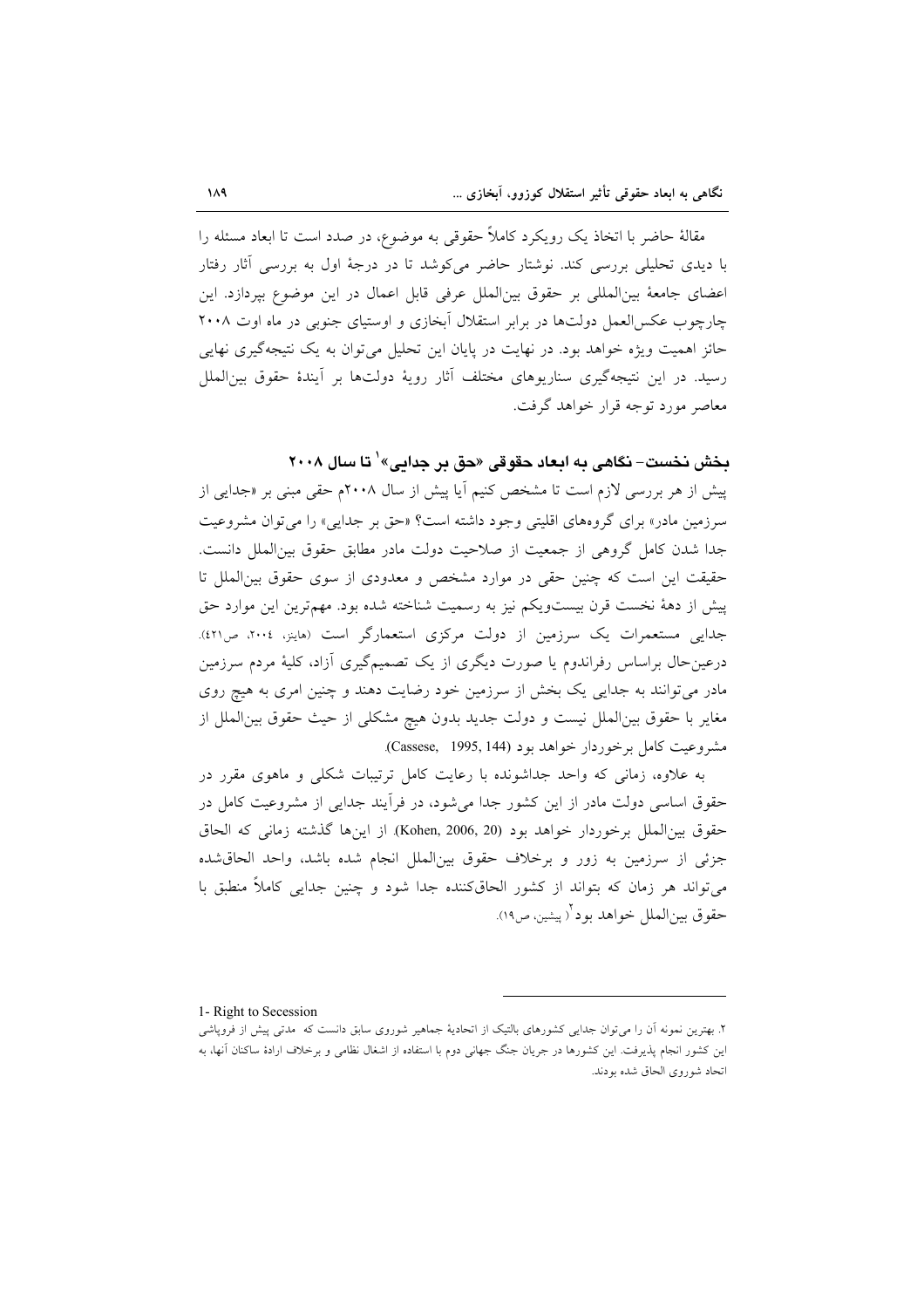بااین حال، جدایی گروههای ملی، نژادی، زبانی، مذهبی و دیگر گروههای اقلیت، خارج از موارد پادشده عميقاً با حقوق بين(لملل تعارض داشت و پهويژه زماني كه به صورت يك جانبه انجام می شد، با مخالفت جدی رویهٔ دولتها روبرو می گشت. ولی در طول زمان و بهتدریج با گسترش نظام حقوق بشر در عرصهٔ جهانی تلاش شد تا دست دولت مرکزی در تعامل با گروهها و جريانهاي اقليت كاملاً باز نباشد. ازاين٫رو حق تعيين سرنوشت به دو جنبهٔ داخلي و بين|لمللي تقسيم شد. در جنبهٔ داخلي حق تعيين سرنوشت، اين امر در حقوق بين|لملل مورد توافق قرار گرفت که یک گروه اقلیت بتواند با سازماندهی ساختار داخلی خود از آزادی برخوردار باشد و بتواند در «تعیین سرنوشت» خود با حکومت مرکزی شراکت مؤثر داشته باشد، ولی در همان حال این امر مورد تأکید قرار گرفت که گروههای اقلیت نمی توانند مدعی جنبهٔ خارجی حق تعیین سرنوشت باشند؛ یعنی حق داشته باشند تا در صورت تمایل به صورت یکجانبه از دولت مادر جدا شوند و دولت مستقلی تشکیل دهند. در واقع، چنین رویکردی به دلیل تعارض با اصل تمامیت ارضی دولتها، در حقوق بینالملل مورد انکار قرار مي گر فت.

این دیدگاه نگاه غالب حقوقدانان بینالملل بهشمار میرفت و هیچ استثنای دیگری را به زيان تماميت ارضى يک کشور نمى پذيرفت (Cardenas, 2006, 113)، ولى نبايد از نظر دور داشت که در همین برههٔ زمانی نیز یک دکترین موازی در میان برخی از حقوقدانان بینالمللی بهویژه آلمانی رشد کرد که معتقد بود، «در شرایط فوقالعاده استثنایی گروههای ملی- نژادی اقلیتی میتوانند از حق بر جدایی برخوردار باشند».<sup>۱</sup> بر اساس این دیدگاه، یک گروه ملی-.<br>نژادی اقلیت می تواند در صورت سرکوب و قهر غیرقابل تحمل دولت مرکزی و در حالتی که این جدایی تنها راه حل رهایی آنها از این قهر و سرکوب باشد، از سرزمین مادر جدا شود. از این دیدگاه، ارتکاب جنایات شدید بینالمللی مانند نسل کشی، نقض سیستماتیک و گستردهٔ حقوق بشر و جنايت عليه بشريت مي توانست راهنمايي براي شناخت اين «وضعيت غيرقابل تحمل» باشد.<sup>۲</sup> از این نظر، اگر دستگاههای دولتی اقلیتی را تحت رژیم وحشت و ترور قرار دهد، دلیلی برای باقی ماندن حلقه وفاداری میان آن گروه و دولت مادر وجود نخواهد داشت.

١. از جمله معروف ترين اين حقوق دانان مي توان به Karl Doehring و Tomuschat اشاره كرد. در اين مورد براى مطالعهٔ بیشتر نگاه کنید به :

<sup>-</sup>Karl Doehring, Comment to the First Article of the Charter of the United Nations, in: The Charter of the United Nations, (ed. Bruno Simma), Oxford, 2002

۲. در این مورد به طور خاص نگاه کنید به :

<sup>-</sup>Ch. Tomuschat, "Secession and Self-Determination," in: Secession, International Law Perspectives, (ed. Marcelo, Kohen), Cambridge, 2006, p. 4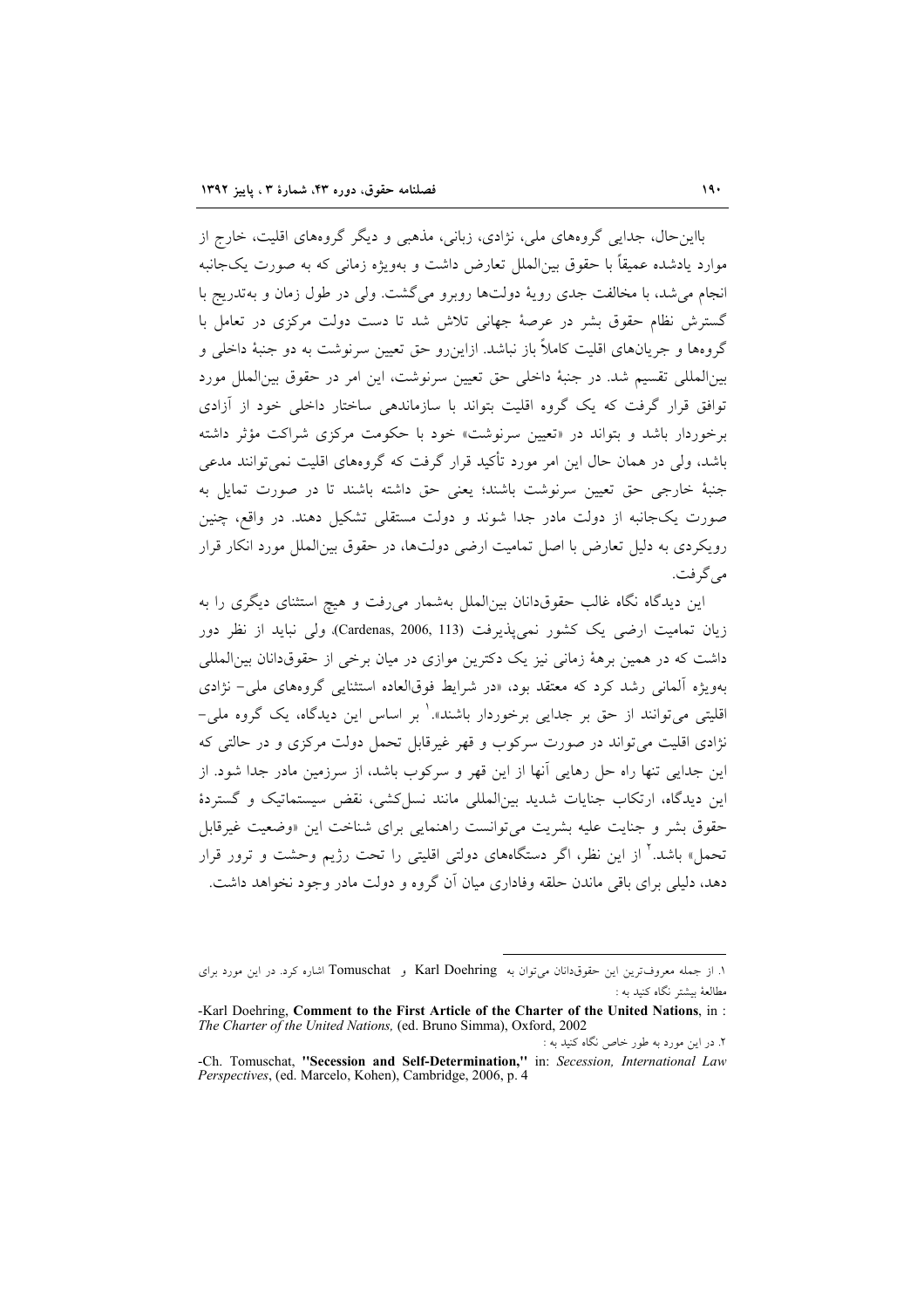در این چارچوب باید توجه داشت که در مورد معیارهای یک «وضعیت غیرقابل تحمل» اتفاق نظر كاملي ميان اصحاب اين دكترين وجود ندارد؛ درحالي كه بعضي اشكال شديد تبعيض سیاسی را توجیهی معتبر برای جدایی میدانند، برخی تنها به ارتکاب شدیدترین جنایات ضد بشری اشاره میکنند و البته هستند حقوقدانانی که صرف محرومیت از مشارکت در زندگی سیاسی را وسیلهای برای توجیه یک جدایی یکجانبه می شمارند (نت، ۲۰۰۲، ص۲۲۸).

اما صرفنظر از این دیدگاهها، چگونه میتوان شمایی منطبق با واقعیت حقوق بین الملل در مورد این «حق ادعایی» ترسیم کرد؟ آیا بررسی معاهدات و عرف بینالمللی گویای پذیرش چنین حقی در حقوق بین الملل است؟ برای رسیدن به پاسخی مستدل لازم است تا در این راستا موضع معاهدات و عرف بین الملل بررسی شود.

#### الف) معاهدات بين المللي

برای بررسی معاهدات بینالمللی قبل از هر چیز باید عرصهٔ مورد مطالعه را مشخص کنیم. در مقالهٔ حاضر، منشور ملل متحد و میثاقین حقوق بشر ٰ بهطور اخص از نظر حق بر جدایی مورد مطالعه قرار میگیرند. حق تعیین سرنوشت در هر سه منبع یادشده مورد اشاره قرار گرفته است: مواد ٢(٢) و ٥٥ منشور ملل متحد و مادهٔ یک مشترک میثاقین. اگر بتوان حق بر جدایی را از این منابع استخراج نمود، حق تعیین سرنوشت نیز ناچار باید در این راستا تفسیر گردد.

حقیقت این است که بهسختی می توان با بررسی متن این مواد پذیرفت که این منابع حقی به نام «حق بر جدایی» را مورد شناسایی قرار دادهاند. کارهای مقدماتی این اسناد بین المللی نیز مؤيد چنين تفسيري از حق تعيين سرنوشت نيست (Schachter, 1995, 268). در واقع اگر واضعان منشور و میثاقین حقوق بشر می خواستند تا حق تعیین سرنوشت را به حق بر جدایی توسعه دهند، می توانستند این مطلب را بهصراحت در متن مواد مربوطه بگنجانند. دلیلی نیز وجود ندارد که در زمان تدوین این مواد این اعتقاد عمومی وجود داشته که حق بر تعیین سرنوشت، حق بر جدایی را نیز دربرمیگرفته است. در این زمان رویهٔ دولتها به شدت با جدايي مخالف بوده است (Tomuschat, 2006, 12). به علاوه در طول مراحل تهية اين اسناد بینالمللی، هیچ یک از دولتهای عضو به این مواد به عنوان مبنایی برای حمایت از جریانهای جدایی طلب اشاره نکردهاند.

ارائهٔ یک تفسیر غایی نیز از این مواد میتواند ما را به همین نتیجه رهنمون سازد. میدانیم که یکی از اهداف غایی منشور ملل متّحد حفظ صلح و امنیت بین|لمللی است. در این راستا،

۱. مقصود از میثاقین، به ترتیب *میثاق بین المللی حقوق سیاسی و مدنی و میثاق بین المللی حقوق اقتصادی، اجتماعی و فرهنگی می باشد که در سال ۱۹*۳۲م به امضا رسیدهاند.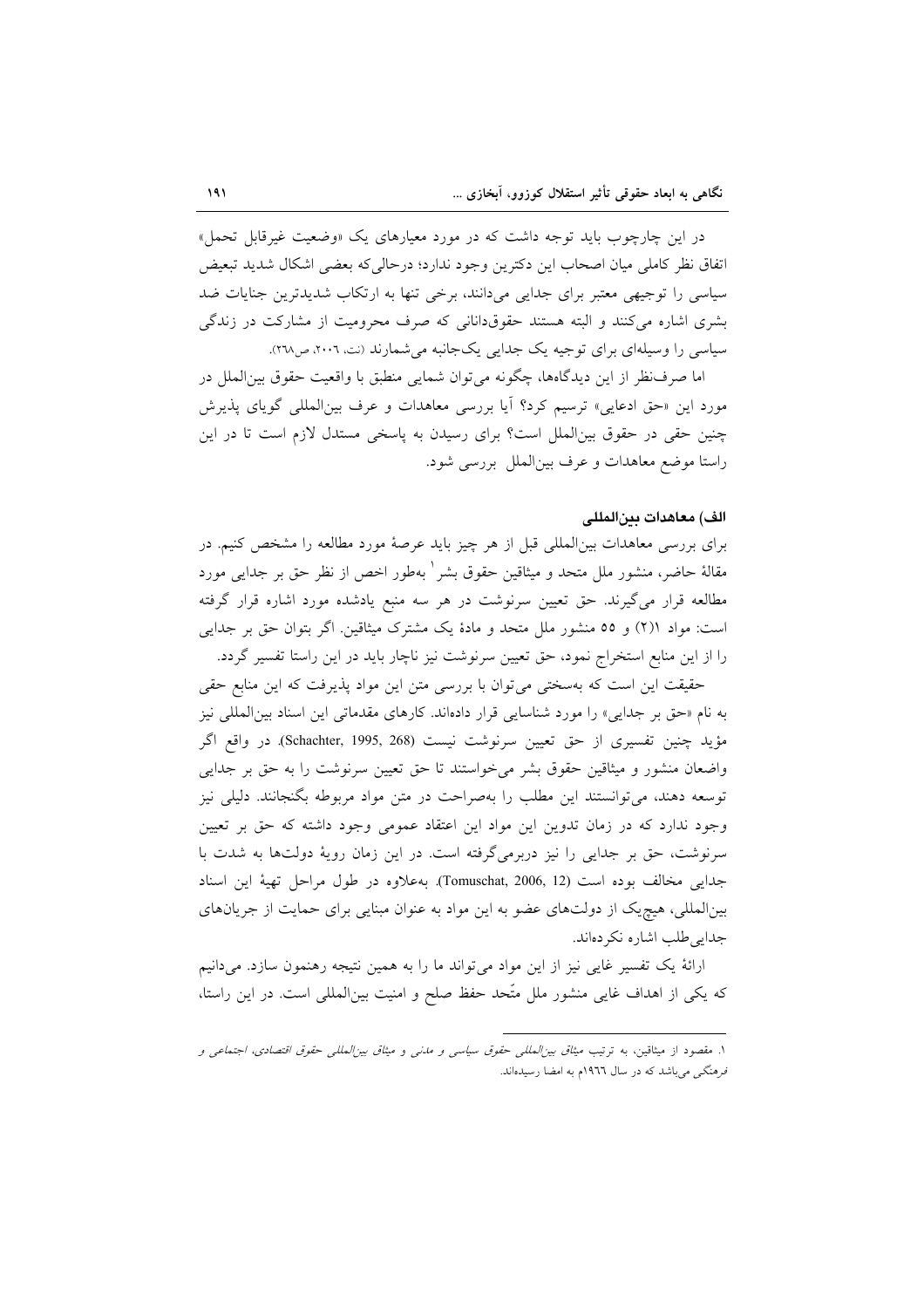ممکن است این نکته مطرح شود که آیا نمی توان حق بر جدایی را حقی منطبق با این غایت منشور تفسیر نمود؟ واقعیت آن است که از نگاه حفظ صلح، بهسختی می توان ادعا کرد که جدایی یک بخش از دولت مرکزی می تواند اقدامی برای حفظ صلح جهانی یا منطقهای در درازمدت محسوب شود. جدایی معمولاً خواست آنی گروه جدایی طلب را تأمین میکند و به ندرت موجب ايجاد يک توافق پايدار ميان اصحاب نزاع مى شود تا همزيستى مسالمتآميز آنها را تأمین کند. بهعلاوه، تجویز چنین حقی گروههای تجزیهطلب را تشویق خواهد نمود تا برای رسیدن به خواست خود از زور استفاده نمایند.

دربارهٔ میثاقین حقوق بشر ممکن است ادعا شود که میتوان با یک تفسیر غایی چنین نتیجه گرفت که حق بر جدایی در موارد نقض جدی حقوق بشر و تبعیض نژادی امکانپذیر است. بااین حال باید توجه داشت که در چنین مواردی گروههای تحت فشار برای رهایی، نیازمند كمك مؤثِّر جامعهٔ بین|لملل و منشور ملل متحد هستند. ولی در شرایط كنونی این كمک تابع پیششرطهای شکلی متعدد از جمله اجازهٔ صریح شورای امنیت ملل متحد است (السنر، ۲۰۰۰، ص٣٠٥)، ولي حتى در چنين مواردي نيز بهسختي مي توان ادعا كرد مداخلة جامعة بين الملل ضرورتا به معنى از بين بردن تماميتِ ارضى كشور ياد شده است (Kohen, 2006, 10). مثال کوزوو در سالهای پایانی دههٔ نود قرن گذشتهٔ میلادی را میتوان نمونهای از توجه جامعهٔ بینالملل برای احترام به معیارهای حقوق بشر تفسیر نمود؛ امری که لزوماً به معنی پایان دادن به تمامیت ارضی کشور هدف نخواهد بود. اگر راهکارهای جامعهٔ بینالمللی برای پایان دادن به نقض شدید حقوق بشر مؤثر باشد، چرا باید موارد نقض حقوق بشر را دلیلی برای از هم گسيختگي دولتها تفسير کرد (Zimmermann, 2001, 456)؟

در نتیجه بهسختی می توان ادعا کرد که حق بر جدایی حقی برگرفته از میثاق ملل متحد و میثاقین حقوق بشر است. در برابر، دلایل قابل قبولی وجود دارد که کاملاً علیه این حق حتی در شرایط فوقالعاده و استثنایی مطرح میشود. همواره این خطر وجود دارد که جریانهای جدایی طلب استثنائات موجود را به نفع خود تفسیر نموده، با اتخاذ اقداماتی دولت مادر را به انجام اقدامات تبعیضآمیز تحریک کنند تا بعدها به سود خود از آنها استفاده نمایند و زمینه را برای جدایی خود از آنها آماده کنند. در واقع باید اعتراف نمود که روح معاهدات بین المللی ذی ربط مؤید جدایی نیست و حتی بزرگترین نظریهپردازان تئوری جدایی در شرایط فوقالعاده، در چارچوب معاهدات مربوط باید به دشواریهای پذیرش این نظریه در حقوق بين الملل امروز اذعان نمايند.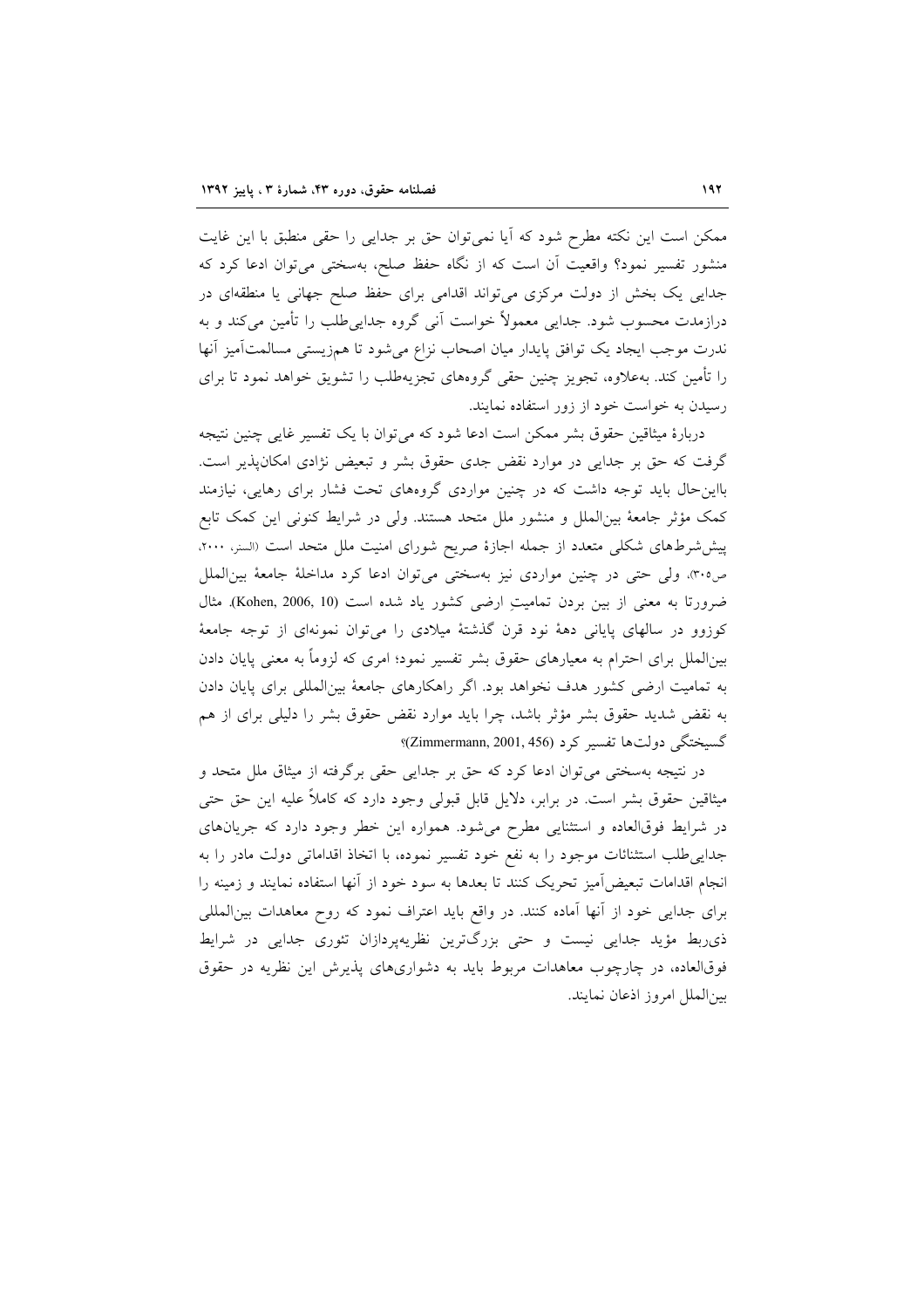#### ب) حقوق بينالملل عرفي

حق بر جدایی را میتوان از نظر حقوق بینالملل عرفی نیز بررسی کرد. از نگاه حقوق بینالملل، ایجاد عرف مستلزم وجود دو عنصر است: رویهٔ دولتها از یک سو و اعتقاد به الزامآور بودن یک رویه به عنوان یک تعهد حقوقی ازسوی دیگر (Shaw, 2003, 38). با وجود ساده بودن مطالب یاد شده در بالا، باید اعتراف کرد که اجرای عملی آن چندان ساده نیست و اثبات یک قاعدهٔ عرفی با دشواریهای خاص خود همراه است.

در خصوص موضوع مورد بحث ما باید خاطرنشان کرد که تردیدی وجود ندارد که رویهٔ دولتها بههیچوجه مؤید جداییطلبی گروههای ملی- نژادی نبوده است و تا سال ۲۰۰۸ م هيچ نشانهاي از اين رويه در جامعهٔ بينالملل ديده نشده است (Crawford, 1998, 114). حتى اگر بعضی نشانههای نادر در روابط برخی دولتها در این باره به چشم بخورد، هیچ دولتی در مورد ساختار داخلی خود مؤید جدایی طلبی نبوده است. در مواردی هم که برخی از گروههای قومی قربانی نقض شدید و سازمان یافتهٔ حقوق بشر شدهاند. دولتها حق بر جدایی را برای این واحدهای ملی– نژادی به رسمیت نشناختهاند. در هر مورد که نقض حقوق بشر به شدت مورد انتقاد قرار گرفته، جامعهٔ بین|لملل در عین حال بر تمامیت ارضی دولتهای مورد نظر تأکید کرده است؛ برای مثال میتوان به قضایای اریتره، چچن، کوزوو اشاره کرد. در قضیهٔ کوزوو شورای امنیت در قطعنامهٔ ۱۲٤٤ با صراحت هرچه تمامتر تأکید می کند که «... در عین محکوم نمودن تمامی اعمال خشونتبار که بر ضد مردم کوزوو انجام میشود، شورا بر تعهد تمام دولتهای عضو بر حاکمیت و تمامیت ارضی جمهوری فدرال پوگسلاوی و دیگر دولتهای منطبق به نحو مقرر در بیانیه پایانی هلسینکی مجدداً تأکید می نماید».

با این همه، با وجود واضح بودن این دیدگاه در رویهٔ بین المللی، برخی از حقوق دانان-آنچنانکه پیشتر گذشت- در شرایط استثنایی قائل به حق بر جدایی هستند. این دسته از حقوق دانان استدلال می کنند که در شرایط فوقالعاده، حق بر جدایی یکی از «اصول بنیادین حقوق بین الملل» محسوب می شود. این اصل را می توان برگرفته از اسناد اساسی بین المللی دانست. بااین حال در این مورد می توان تردید کرد که چگونه با وجود مخالفت صریح دولتها می توان چنین حقی را به عنوان یک اصل حقوقی توصیف کرد. درهرصورت، طرفداران این تئوری به «اعلامیهٔ روابط دوستانه»<sup>۲</sup> که فیiفسه از ارزش الزامآور برخوردار نیست استناد می کنند. بااین حال اگر دقیقاً به این اعلامیه نگاه کنیم، ملاحظه می شود که در آن بهصراحت

١. در اين مورد نگاه كنيد به پاراگراف اول از بخش نخست مادهٔ ٣٨ اساسنامهٔ ديوان بين(لمللي دادگستري. باوجوداين، تنها اصحاب حقوق طبیعی معتقدند که عرف تنها از اعتقاد عمومی به الزامآور بودن آن ناشی میشود. در این مورد نگاه کنید به:

<sup>-</sup>Melcom E. Shaw, International Law, Cambridge, 2003, pp. 38 and ff. 2- UN, Friendly Relations Declaration, sec.7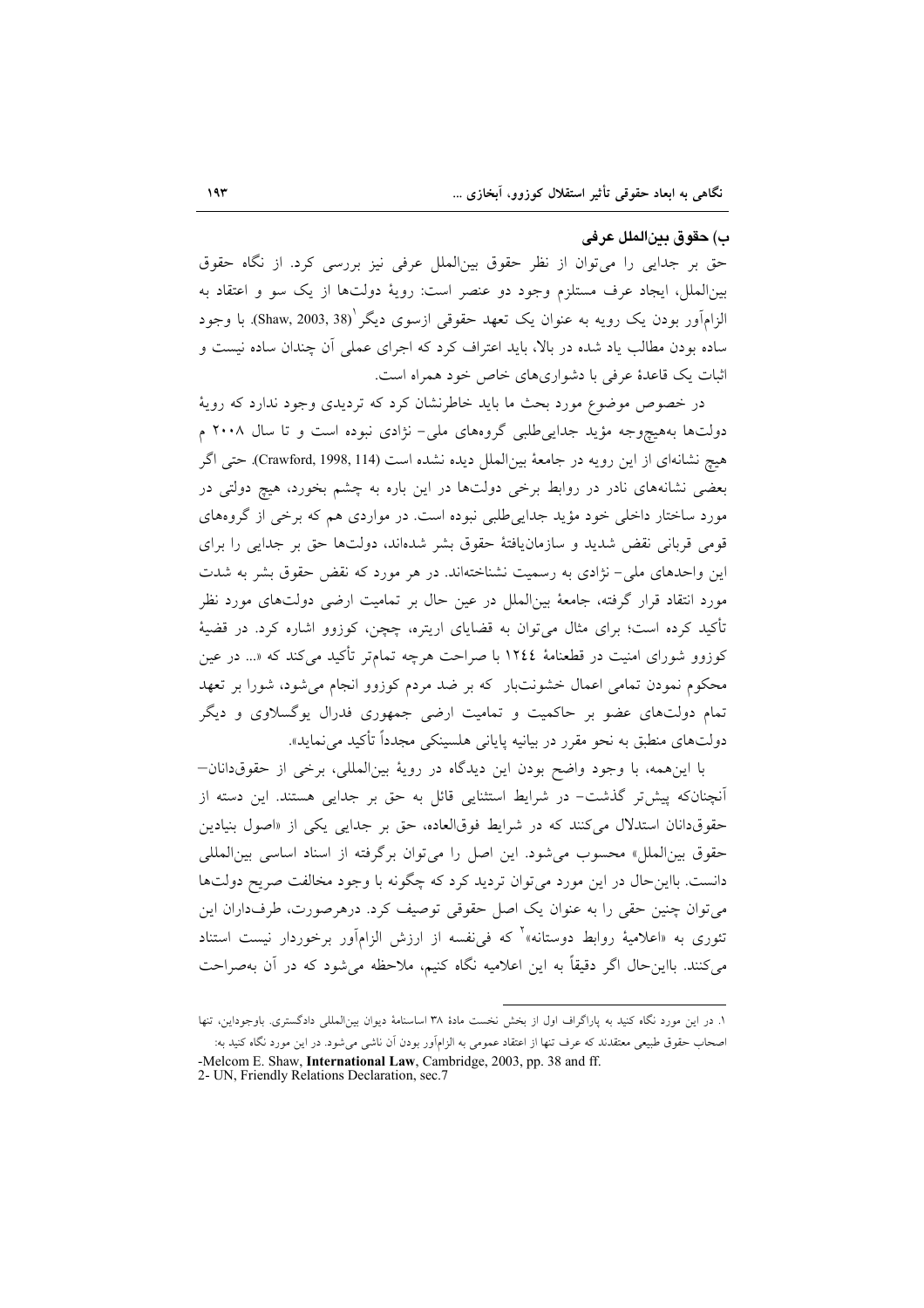آمده است: «... هیچ چیز در بندهای این اعلامیه نباید بهگونهای تفسیر شود که موجب تجزیهٔ یک دولت شود و به تمامیت ارضی و وحدت سیاسی دولتهای مستقل و دارای حاکمیت لطمهای وارد کند...». و البته در همین بند به صراحت به حق تعیین سرنوشت نیز اشاره شده است که نباید وسیلهای برای تجزیهطلبی قرار گیرد.<sup>۱</sup> بهعلاوه ارائهٔ تفسیری از اعلامیه که در آن حق جدایی برای گروههای جدایی طلب در نظر گرفته شود، با یکی از اهداف منشور در حفظ صلح و امنیت بینالمللی متعارض خواهد بود و حتی اگر بپذیریم که چنین حقی بهطور استثنایی می تواند وجود داشته باشد، یکی از مشکلات موجود، تحدید حدود دقیق آن خواهد بود؛ چراکه در وضعیت کنونی حقوق بین(لملل، غیرممکن است که بتوان شرایطی جامع، قابل تعریف و روشن برای جدایی در وضعیت استثنایی معین نمود (زیگویانیس، ۲۰۰۳، ص۲۰۸).

در عین حال دیگر اسناد بینالمللی<sup>۲</sup> مانند اعلامیهٔ ۱۹۷۵م هلسینکی نیز در این راستا نمی توانند مبنایی برای استخراج حق بر جدایی قرار گیرند. درست است که این اسناد از «تعیین وضعیت سیاسی خارجی» مردم سخن به میان اَوردهاند، ولی این اسناد چندان روشن و واضح نیستند که بتوان آنها را مبنای استخراج قاعدهٔ حق بر جدایی در «شرایط استثنایی» قرار داد. درعینحال در این اسناد بهصراحت این نکته مورد تأکید قرار گرفته است که حق تعیین سرنوشت باید مطابق با اصل تمامیت سرزمینی اعمال گردد. افزون براین باید توجه داشت که اسناد ذی ربطی که برای اثبات حق بر جدایی مورد استناد قرار میگیرد، جزئی از حقوق نرم به شمار میرود و فی نفسه ارزش حقوقی الزامآور ندارد.

موافقان وجود حق بر تجزیه به این امر استناد کردهاند که در کنوانسیون وین در مورد جانشینی دولتها، «جدایی» به عنوان یکی از اشکال جانشینی دولتها مورد توجه قرار گرفته است. از نگاه آنان، این توجه می تواند معنادار باشد و دلیلی بر قبول حق بر جدایی(حداقل در يارهاي از شرايط) محسوب شود (هاينز، ٢٠٠٤، ص٤٢). بااين حال اين استدلال نيز از قوت اقناع کنندگی کافی برخوردار نیست: اشاره به «جدایی» به عنوان یکی از اشکال جانشینی ضرورتاً به معنای پذیرش حق بر جدایی گروههای ملی نیست.

در نتيجه نمي توان اسناد بين|لمللي را بهگونهاي مغاير با رويهٔ بين|لمللي تفسير كرد. رويهٔ دولتها عمیقاً با جدایی در تضاد است و حتی نمی توان برای حق بر جدایی در شرایط استثنایی مبنایی یافت. این تحلیل که در بهار سال ۲۰۰۸م انجام شده است، به بهترین نحو می تواند بیانگر حقوق موجود باشد. در حقوق بین|لملل برای گروههای نژادی، اقلیتها و خلقها حقی برای جدایی وجود ندارد. در این چارچوب تنها حقی که می توان برای این

١. به بند ٧ اعلاميهٔ پيش گفته مراجعه شود.

<sup>2-</sup> CSCE Final Act 1975 (Questions relating to Security in Europe); OSCE Charter of 1990 (Friendly Relations among Participating States)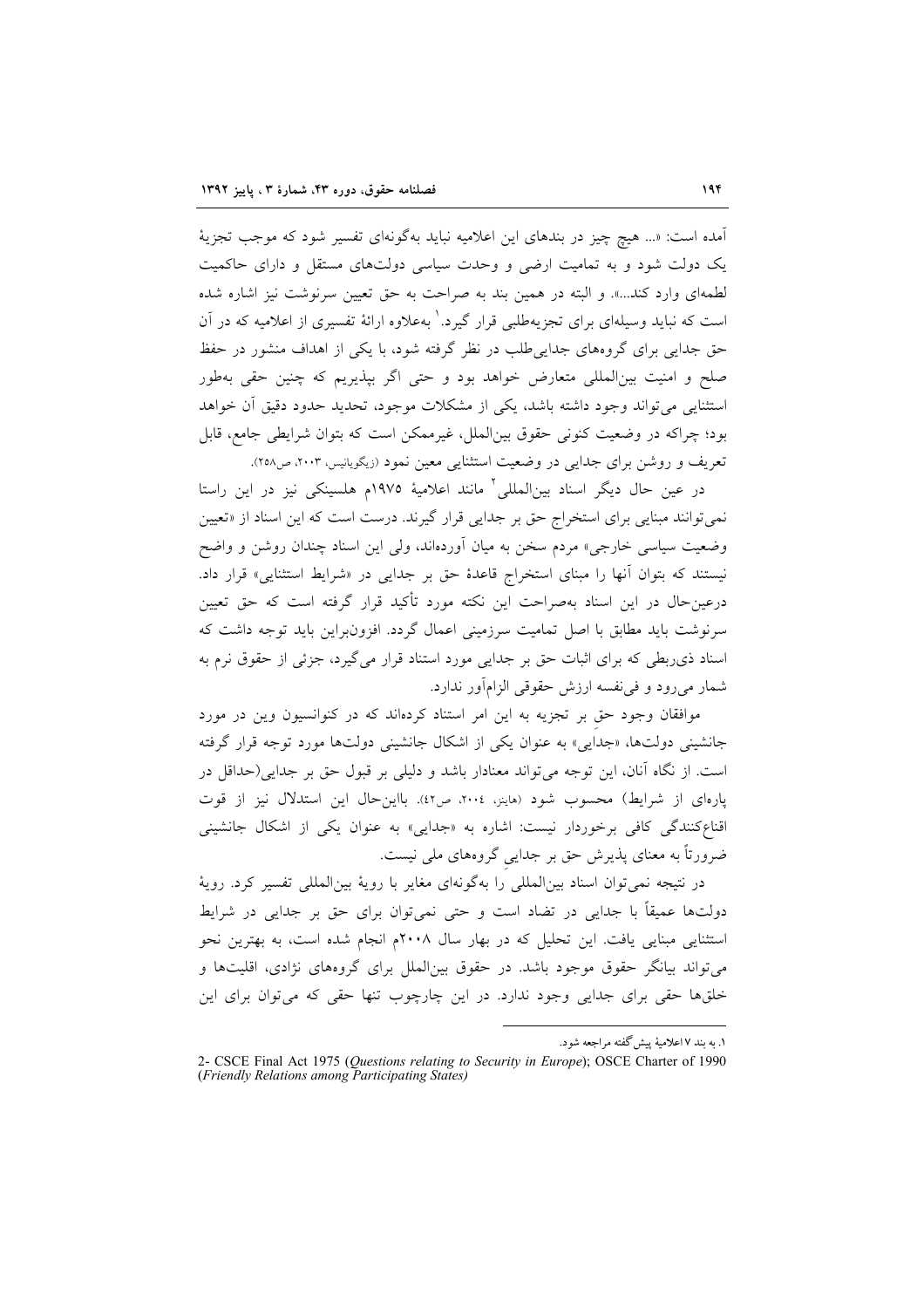گروهها متصور شد، ضرورت احترام به حقوق بشری آنهاست که در نهایت می تواند به بعد داخلی تعیین سرنوشت، یعنی خودمختاری داخلی، بیانجامد. با این همه، حوادثی که از سال ۲۰۰۸م در عرصهٔ جامعهٔ جهانی در مورد استقلال کوزوو، استقلال اَبخازی و اوستیا رخ داد، با تمام دادههای موجود متفاوت است و ازاین رو می تواند برای تحلیل گر روابط بین|لملل بیانگر دادەھاي جديدي باشد.

## بخش دوم- تحليل رويهٔ اعضاي جامعهٔ بينالملل در قضاياي كوزوو، آبخازي و اوستياي جنوبي

در این سیاق پس از بررسی وقایع مربوطه، به تحلیل عکسالعمل جامعهٔ بینالمللی خواهیم پرداخت و تلاش خواهیم کرد تا پاسخی برای این پرسش بیابیم که اَیا تغییری در موضع جامعهٔ بینالمللی در باب حق بر جدایی ایجاد شده است یا خیر؟

الف) از قضيهٔ کوزوو تا بحران گرچستان؛ نشانههای تغییر یک رویهٔ پایدار پین المللی؟ بحران کوزوو در سال ۱۹۹۹م نتیجهٔ مجموعهای از حوادث تاریخی محسوب می شود. این منطقه از سال ۱٤٤٩ تا سال ۱۹۱۲م جزئی از امپراطوری عثمانی بود. پس از آزادی این منطقه از پوغ حکام ترک، اقوام آلبانیایی تبار ساکن در آن میان صربستان و مونتهنگرو تقسیم شدند و در نهایت در پایان جنگ جهانی دوم، کوزوو به عنوان جزئی از جمهوری صربستان در داخل جمهوری سوسیالیستی یوگسلاوی قرار گرفت. به دلیل تنشهایی که کموبیش میان آلبانیایی تبارها و صربها در جریان بود، در نظام داخلی بوگسلاوی به کوزوو وضعیتی مشابه خودمختاری اعطا گردید. دراینحال اگرچه تا سالها کوزوو رسماً یک جمهوری خودمختار محسوب نمی شد، در عمل از وضعی مشابه برخوردار بود. در آغاز دههٔ هشتاد درگیریها میان اكثريت آلبانيايي تبار واقليت صرب شدت يافت و به مهاجرت دهها صرب از منطقه منجر شد. با افزایش این تنشها در سال ۱۹۸۹م، رسماً وضعیت خودمختار کوزوو لغو گردید. از سال ۱۹۹٦م به تدریج آلبانیایی تبارها روی به مقاومت آوردند و ارتش آزادیبخش کوزوو بهتدریج فعالیت خود را گسترش داد. با افزایش خشونتها، جامعهٔ بین|لملل عکس|لعمل نشان داد و سرانجام به دنبال ناکام ماندن تلاشهای ایجاد صلح و برای ممانعت از اقدامات ارتش صربستان در سرکوب مردم کوزوو در سال ۱۹۹۹م، ناتو حملات هوایی خود را به صربستان آغاز نمود.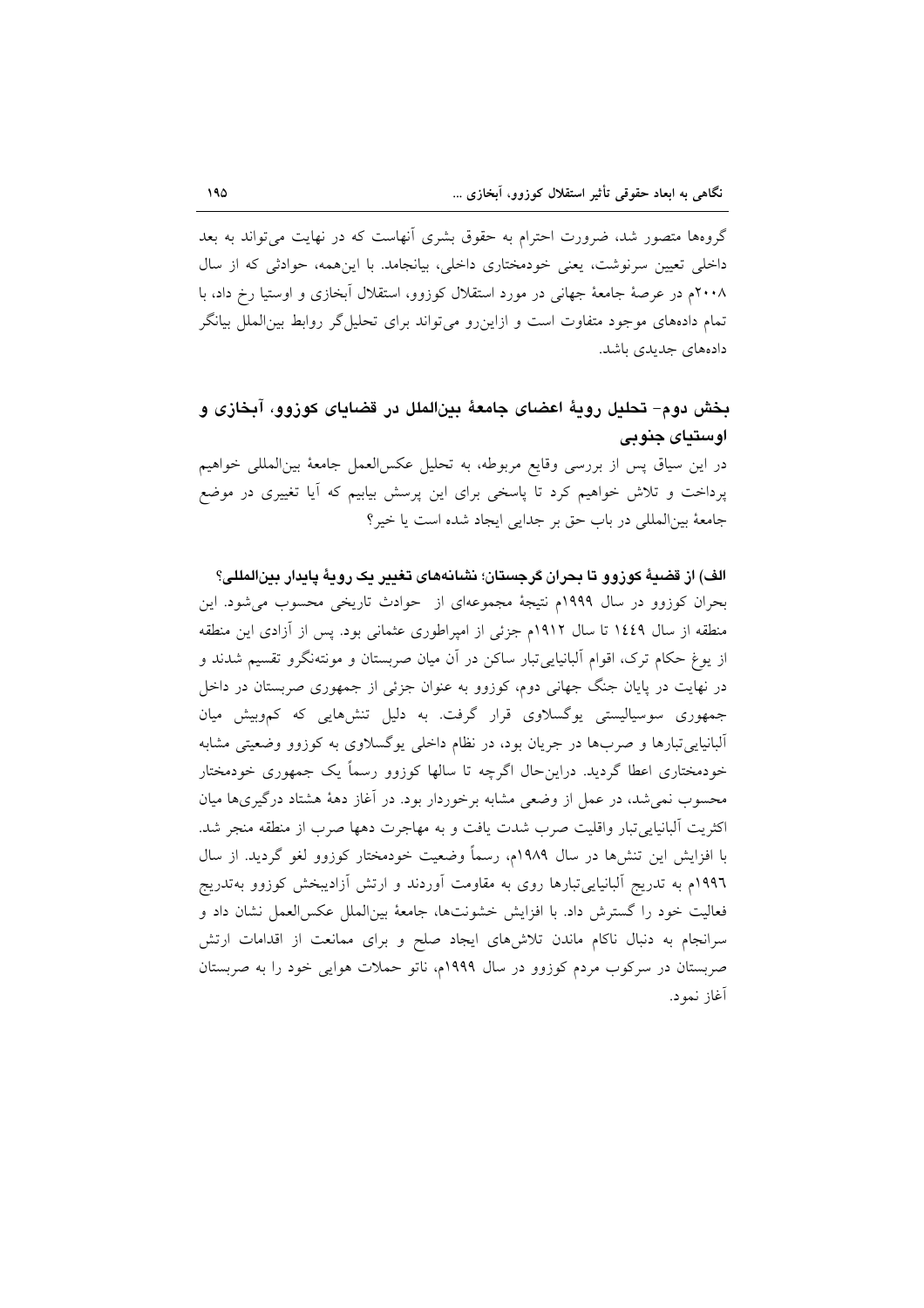با پایان جنگ در سال ۱۹۹۹م، کوزوو تحت ادارهٔ موقت سازمان ملل متحد<sup>ا</sup> قرار گرفت؛ با این حال هیچگاه تنش میان اکثریت آلبانیایی تبار و اقلیت صرب از میان نرفت و حتی در نتيجهٔ برخوردها شهر «ميتروويچا» در سال ٢٠٠٤م به دو قسمت تقسيم گرديد. در غياب توافق میان مقامات صربستان و اکثریت آلبانیایی تبار کوزوو در۱۷ فوریه سال ۲۰۰۸، کوزوو اعلام استقلال کرد که بهشدت از سوی صربستان مورد انکار قرار گرفت، ولی برای اولین بار با عکسالعمل مثبت بخش مهمی از جامعهٔ بینالملل روبرو شد. با اعلام استقلال کوزوو، بیش از یک چهارم جامعهٔ بینالمللی این اقدام را به رسمیت شناختند و برای اولین بار رویهای مثبت از جامعهٔ بینالملل در برابر پدیدهٔ جدایی طلبی رقم خورد. در همان سال بحران کوزوو به میدانی برای آزمایش نگاه «جدایی ستیز» فدراسیون روسیه، متحد دولت صربستان، در مخالفت با استقلال كوزوو تبديل شد.

فرآیند استقلال اوستیای جنوبی و آبخازی از بسیاری از جنبهها قابل مقایسه با مسئلهٔ استقلال کوزوو است. در هر دو مسئله ما شاهد جدایی یک استان خودمختار پس از فروپاشی دولت مرکزی هستیم. در نگاهی تاریخی پس از استقلال گرجستان از اتحاد جماهیر شوروی سابق، مرزهای مصنوعی این دولت تازه تأسیس از سوی دو اقلیت اوسِت و آبخازی مورد تردید قرار گرفت. در سال ۱۹۹۰م دولت مرکزی گرجستان وضعیت خودمختار اوستیای جنوبی را ملغا اعلام نمود. هدف این اقدام نوعی «گرجی کردن» دولتی بود که طلیعههای تشکیل آن با سقوط دولت مرکزی در مسکو کمکم نمودار می شد. این اقدام دولت مرکزی بدون پاسخ نماند. فردای اعلام دولت تفلیس، استان «اوستیای جنوبی» جدایی خود را از گرجستان اعلام نمود و از قصد خود برای پیوستن به اوستیای جنوبی در روسیه خبر داد. با اتش بس سال ۱۹۹۲م، با حضور نیروهای حافظ صلح که روسیه نیز در ترکیب آنها شرکت داشت، این نیروها به صورت سیری حائل میان نیروهای گرجی و اوستیایی درآمدند و این وضعیت تا سال ۲۰۰٤م ادامه یافت. به همین صورت و به شکلی موازی استان آبخازی نیز در سال ۱۹۹۰م خواهان بازگشت به قانون اساسی ۱۹۲۵م گردید که متضمن استقلال این جمهوری از گرجستان بود. این امر به نوبهٔ خود موجب درگیریهای مسلحانه ۱۹۹۲ تا ۱۹۹۳م میان جدایے طلبان آبخاز و ارتش گرجستان گردید که بار دیگر در فاصلهٔ سالهای ۱۹۹۸ و ۲۰۰۱م از سر گرفته شد. در سال ۲۰۰۸م زمانی که ساکاشویلی، رئیس جمهور غربگرای گرجستان، تصمیم گرفت تا برای اعمال صلاحیت کامل دولت مرکزی در پی فتح مجدد این دو جمهوری شورشی برآید، جنگی درگرفت که با مداخلهٔ مستقیم دولت روسیه، نیروهای گرجی مجبور به عقب:شینی شدند. در نتیجه این جنگ بود که دولت روسیه عملاً استقلال

<sup>1-</sup> UN Interim Administration Mission in Kosovo (UNMIK)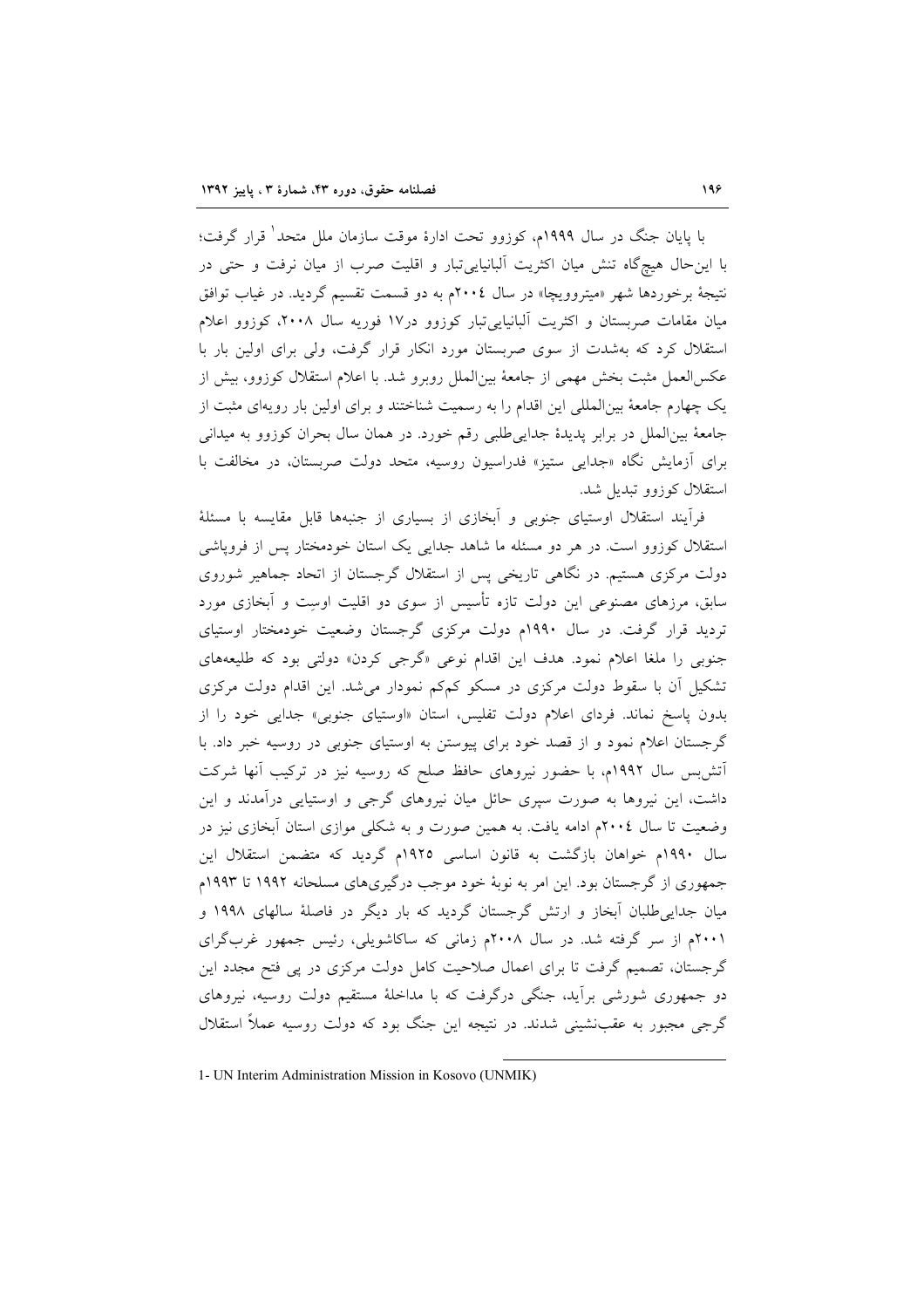اّبخازی و اوستیای جنوبی را به رسمیت شناخت و پس از اَن دولتهایی چون نیکاراگوئه و ونزوئلا نیز با تبعیت از روسیه تولد این دو دولت قفقازی را مورد شناسایی قرار دادند. با این حال عدم شناسایی این دو دولت از سوی ملل متحد و قاطبهٔ اعضای جامعهٔ بینالمللی مسائل حقوقی مختلفی را در این باب به وجود آورده است. از همه مهمتر اینکه آیا تجربهٔ این دو دولت را می توان به منزلهٔ تأئید مشروعیت جدایی طلبی دولتهای تازهتأسیس از سوی دولت روسيه دانست؟

### ب) تحليل عكسالعمل جامعهٔ بينالمللي در قبال قضاياي كوزوو، آبخازي و اوستياي جنوبي

جامعهٔ بین|لملل با اجماع کامل در برابر جدایی یکجانبهٔ کوزوو موضع گیری نکرده است. ٰ برخی از دولتها استقلال کوزوو را عمدتاً به دلیل نیاز به حل این اختلاف دامنهدار منطقهای، مورد شناسایی قرار دادهاند. در مجموع چند ماه پس از اعلام استقلال، ۵۸ کشور کوزوو را کاملاً به رسمیت شناختند. بااین حال برخی از کشورها با تکیه بر تمامیت ارضی صربستان از این شناسایی خودداری کردند<sup>۲</sup> و چند کشور نیز موضع بی *طر*فانهای <sup>۳</sup> اتخاذ نمودند.

در قبال مسئلة تجزية گرجستان اقبال چندانی از سوی جامعهٔ جهانی مشاهده نشد، ولی اتفاق قابل توجه، شناسایی استقلال دو جمهوری آبخازی و اوستیای جنوبی از سوی روسیه، مخالف عمدهٔ استقلال کوزوو، بود. در اینجا این سؤال مهم مطرح میشود که این شناسایی چه تأثيري مي تواند بر حق تجزيه در حقوق بين|لملل داشته باشد؟

آنچنانکه پیش تر گذشت، حقوق بین|لملل در موارد اندکی جدایی یک بخش از سرزمین را به عنوان یک امر قانونی و مشروع مورد توجه قرار میدهد. این موارد شامل استعمارزدایی، جدایی بر مبنای تصمیم کلیت جمعیت سرزمین مادر، جدایی بر مبنای حقوق داخلی و نیز هنگامی است که اساس پیوستن یک سرزمین به سرزمین دیگر نامشروع بوده است.

حقیقت این است که هم استقلال کوزوو و هم تجزیهٔ گرجستان از این چهار استثنا بهدور هستند. مردم آلبانیاییتبار کوزوو نه میتوانند به تصمیم مردم صربستان استناد کنند و نه می توانند حقوق داخلی صربستان را مستند خود قرار دهند. در سال ۱۹۱۲م که ترکها در

١. برای مثال می توان به گزارش زیر از خبرگزاری رویترز اشاره نمود که در سال ٢٠٠٨م مخابره شده است.

اسلواکي، اسپانيا، سريلانکا، صربستان، ونزوئلا و ويتنام اشاره کرد.

Reuters, "U.S. E.U. powers recognize Kosovo: some opposed", Feb. 18, 2008; Euroactive, "Europe split on Kosovo independence", Feb. 18, 2008. ۲. از جمله این کشورها می توان به آرژانتین، بولیوی، بوسـنی وهـرزهگـوین، چـین، گرجـستان، قزاقـستان، رومـانی، روسـیه،

٣. از جمله اين كشورها مى توان به مصر، هند، ايران و عراق اشاره نمود.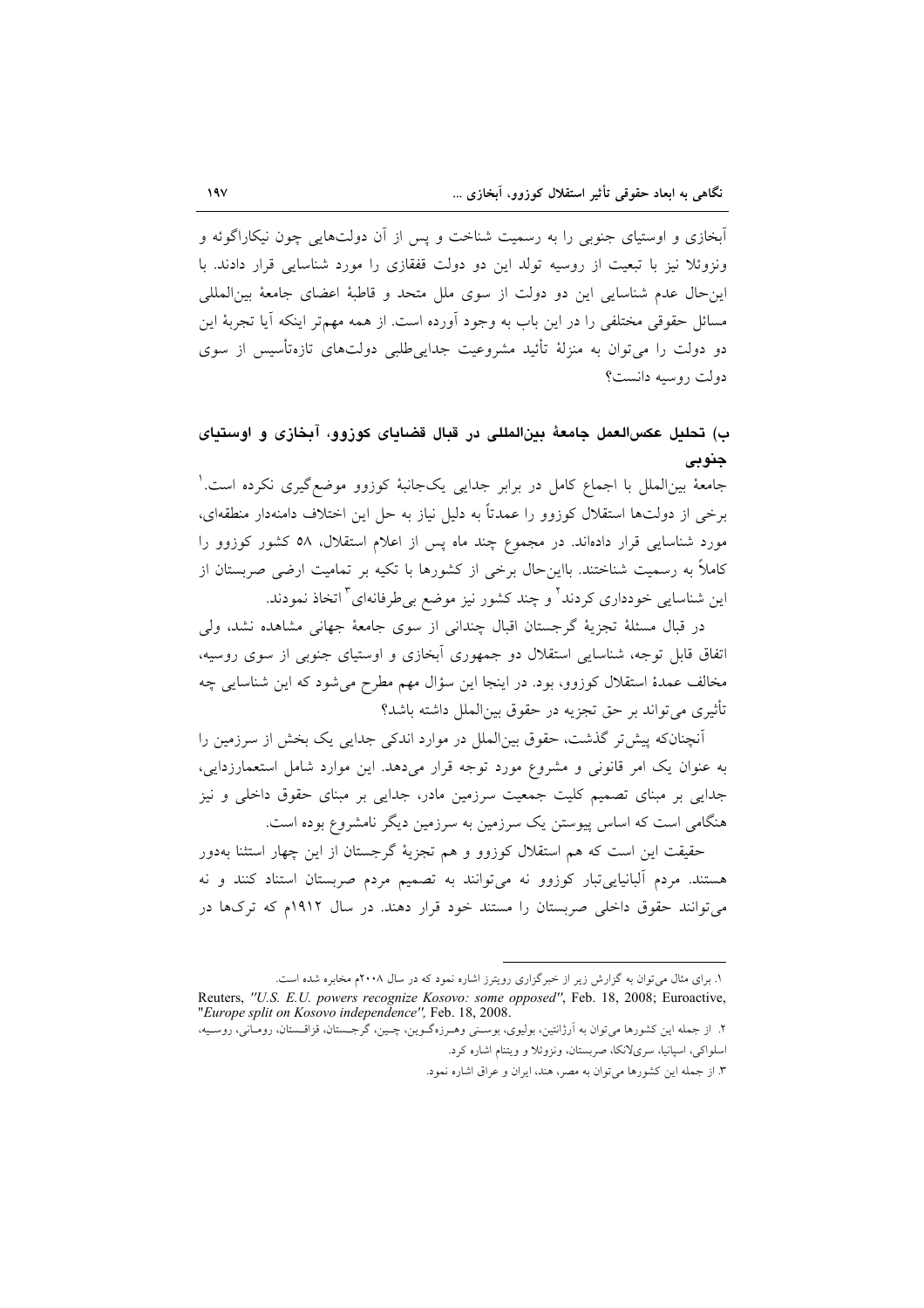نتیجهٔ شکست در جنگْ کوزوو را به پادشاهی صربستان واگذار کردند، ممنوعیت اخذ سرزمین بهوسیله جنگ هنوز در حقوق بین(لملل ایجاد نشده بود و لذا مسلم است که کوزوو برای اعلام استقلال خود نمیٍتواند مدعی الحاق نامشروع خود به صربستان باشد. در واقع کوزوو را باید یک گروه ملی دانست که یکجانبه تصمیم به جدایی از حقوق بین الملل گرفته است. این جدایی چه چیز را در حقوق بین الملل تغییرداده است؟ برای تحلیل بهتر موضوع، شایسته است تا به عنوان نتیجهگیری خلاصهای از موضع حقوق بینالملل در این باره مورد توجه قرار گیرد.

#### نتىحە

در واقع دکترین حقوق بین|لملل در باب مشروعیت جدایی یکجانبه، موضعی پراکنده و نامنسجم اتخاذ نموده است: درحالی۵که گروهی معتقدند' در حقوق بین|لملل حقی برای مردم ساکن در قسمتی از سرزمین یک دولت برای جداشدن یکجانبه و بدون کسب رضایت دولت پیشین وجود ندارد و قواعد حقوق بین الملل حامی اصل یکپارچگی دولتهاست، گروهی دیگر <sup>آ</sup> بر این باورند که در نظم حقوق بین|لملل قاعدهای برای «جدا شدن» یا «ممنوعیت جدا شدن» نفياً يا اثباتاً وجود ندارد. در حقيقت از اين نگاه آنچه اهميت دارد اعمال مؤثر حاكميت از سوی دولت تازهتأسیس است و عدهای نیز از این هم فراتر رفته و گفتهاند: «به موجب قاعدهای در حال ظهور، حق تعیین سرنوشت خارجی در موارد نقض سیستماتیک حقوق، حقی قابل مطالبه می باشد» (عزیزی، ۱۳۸۷، ص ۱۱).

حقیقت آن است که پس از اظهار نظر دیوان بین المللی دادگستری در قضیهٔ اعلام استقلال کوزوو، کفهٔ ترازو به سود گروه دوم سنگینی کرده است. در حقیقت دیوان در این نظر مشورتی با صراحت اعلام نمود كه در حقوق بين الملل عام، «روية كلي دولتها حاكي از آن نيست كه عمل استقلال مغایر با حقوق بین الملل بوده است، بلکه بالعکس این رویه حاکی از آن است که در حقوق بين|لملل هيچ مغايرتي براي اعلاميهٔ استقلال وجود ندارد به علاوه دامنهٔ اصل تمامیت ارضی تنها محدود به حوزهٔ روابط بین دولی می باشد»

بااین حال نباید این گونه پنداشت که چنین رویکردی به منزلهٔ شکست نهایی طرفداران استقلال و یکپارچگی دولتها است. باید توجه داشت با اظهار نظر دیوان در قضیه یاد شده، اجماعی در بین حقوقدانان حاصل نشد و بسیاری از قضات صاحبنام دیوان در عمل با اَن

١. از جمله طرفداران اين نظريه مي توان به پروفسور جيمز كرافورد . پروفسور لوئيس وايلد هابر اشاره كرد.

۲. از جمله طرفداران این دیدگاه می توان به توماس فرانک، آلن پله و ژرژ ابیصعب اشاره نمود.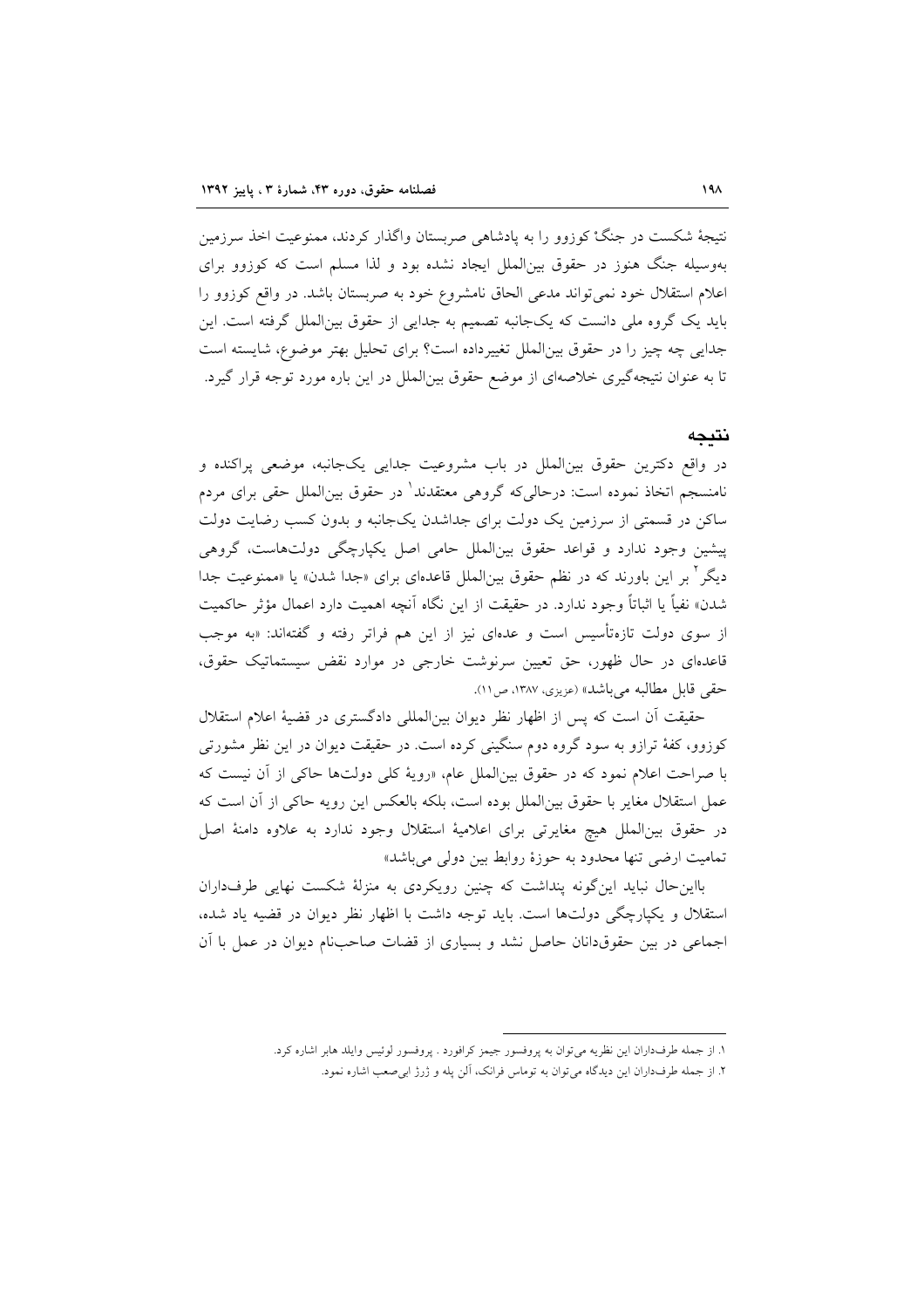مخالفت کردند. ٰ افزون بر این، برخی ابهامات در نظر مشورتی دیوان مانع از اعلام پیروزی بي چون وچراي جبههٔ «جدايي طلبان» در حقوق بين الملل شده است. بهويژه ديوان وارد اين مسئله نشد که در موارد نقض شدید حقوق بنیادین بشر میتوان به حقی برای جدایی استناد نمود يا خير؟

تحليل ظريف عكسالعمل دولتها از ديد حقوقي نشان مي دهد كه باوجود برخي شبهات، هم در حقوق بینالملل معاهدات و هم در عرف بینالملل، این ضرورت تمامیت ارضی دولتهاست که باید به عنوان یک حقیقت غیرقابل انکار در جامعهٔ بین الملل برتری خود را حفظ نمايد.

بااین حال یکی از مسائل ظریفی که در این راستا مطرح شده، تحلیل موضع دوگانهٔ فدراسیون روسیه است که باید به آن توجه شود و تحلیلی برای آن ارائه گردد.

درحالی که روسیه در پروندهٔ کوزوو به شدت مخالف استقلال این استان از دولت صربستان بوده، فردای نبرد ۲۰۰۸م به سرعت تشکیل دو دولت اوستیای جنوبی و آبخازی را مورد تایید و شناسایی قرار داد؛ اما آیا چنین تناقضی واقعی است؟

واقعیت این است که بررسی دقیق مواضع حقوقی روسیه نشان میدهد که ایراد دولت روسیه در باب اعلام استقلال کوزوو متوجه معیارهای عینی لازم برای تشکیل یک دولت جدید بوده است. در واقع به تعبیر آقای کیریل گورگیان، سفیر فدراسیون روسیه در هلند، در جلسه استماع در برابر دیوان بینالمللی دادگستری در قضیه کوزوو، مانعی حقیقی برای رد اعلام استقلال دولت کوزوو وجود دارد و اَن اینکه، «اعلام استقلال یکجانبه ضرورتاً به معنی اعلام ارادهٔ عمومی همه مردم کوزوو نیست» و همین امر دلیل مخالفت روسیه با اعلام استقلال و جدایی این استان از پیکر دولت صربستان اعلام شده است. ٔ همین دولت در لایحهٔ کتبی که به دیوان بین المللی دادگستری ارائه داده، با عباراتی روشن خاطرنشان ساخته است که حقوق بین الملل از اصولی کلی مانند برابری حاکمیت، احترام به تمامیت ارضی دولتها و استقلال سیاسی آنها تشکیل شده است و درعینحال احترام به حقوق بشر نیز یکی از پایههای حقوق بینالملل مدرن را تشکیل میدهد. این اصول آنچنانکه در قطعنامه ۲۹۲۵ مجمع عمومی ملل

١. در قضیهٔ نظر مشورتی دیوان بین|لملل دادگستری در مورد استقلال کوزوو، پنج قاضی از چهارده قاضی حاضر به آن رای مخالف دادند؛ از جمله قاضی معروف دیوان، قاضی کروما، تأکید کرد که حقوق بین|لملل خارج از وضعیت استعماری و اشغال نظامی به گروههای قومی، زبانی و مذهبی به صرف ارادهٔ آنها و بدون رضایت دولتهای مربوطه حق جدایی از سرزمین اصلی اعطا نمیکند. چراکه در صورت تجویز این حق، شاهد یک بدعت و رویهٔ خطرناک در حقوق بین|لملل خواهیم بود. در این مورد نگاه کنید به:

<sup>-</sup> نظر مخالف قاضی کروما در پرونده اعلام استقلال کوزوو، ۸ ژوئیه ۲۰۱۰.

۲. اظهارات نمایندهٔ دولت روسیه در برابر دیوان بین المللی دادگستری در جلسهٔ ۸ دسامبر ۲۰۰۹.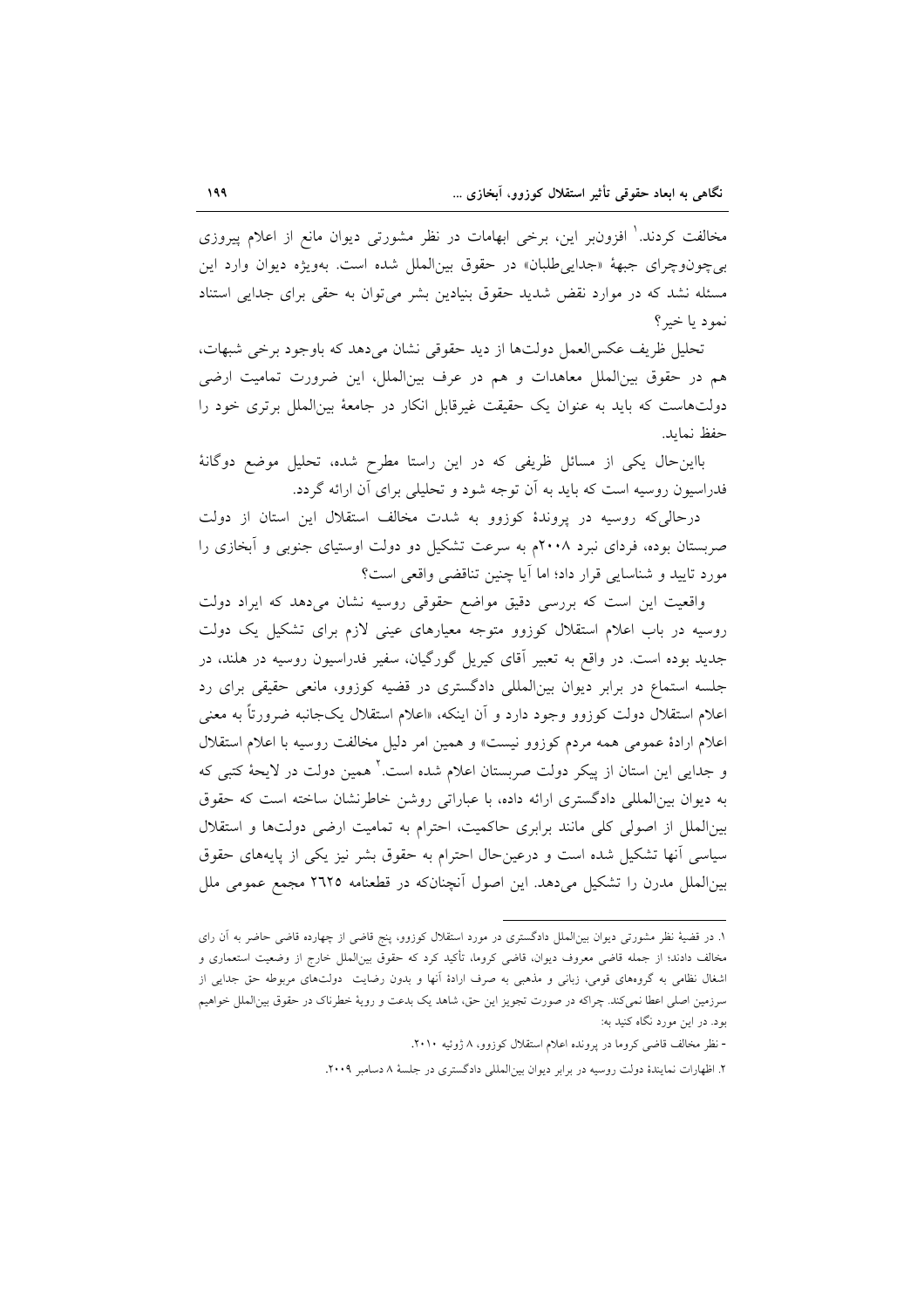متحد آمده است، اصولی متداخل هستند و باید در ارتباط با هم مورد تفسیر قرار گیرند. هر تفسیری که مانع از همزیستی این اصول گردد به لحاظ منطق حقوقی قابل ایراد به نظر می رسد. از نگاه روسیه اصل تمامیت ارضی به عنوان ضمانت اجرای ثبات ارضی در جهان به صورت یک قاعدهٔ جهانی درآمده است که مانع از تکهتکه شدن اراضی اعضای جامعهٔ بین|لملل می,شود؛ با وجود این، تأکید بر نبود قاعدهای برای حفظ این تمامیت ارضی را به دلیل تناقض منطقی آن با رسالت حقوق بین|لملل که وظیفهٔ تنظیم روابط میان دولتها را به صورتی باثبات برعهده دارد، بهدشواری می توان پذیرفت..

از سوی دیگر، وجود قاعدهای با عنوان حق تعیین سرنوشت نیز یک حقیقت است. فدراسیون روسیه منکر این حقیقت نیست که در حقوق بینالملل امروز حق تعیین سرنوشت تبدیل به یک اصل اساسی حقوق بین|لملل معاصر شده است. ولی حقیقتِ این اصل مهم نباید ضرورتاً به حق بر جدایی تفسیر شود. حتی روسیه با اشاره به رأی مشهور دیوان عالی کانادا در قضیهٔ جدایی کبک، بهصراحت به این امر اشاره میکند که «اصل تعیین سرنوشت در حقوق بینالملل همگام با رعایت اصل تمامیت ارضی دولتهای موجود در عرصهٔ بینالمللی دچار تحول شده است» و نباید از همان ابتدا حکم به تضاد اصل تعیین سرنوشت و اصل تمامیت ارضی داد. به تعبیر بهتر، فقط در شرایط فوقالعاده که هیچ راهی برای مصالحه و همزیستی برای ملتها باقی نمانده است، می توان حکم به مشروعیت جدایی داد. حال آنکه در شرایط کوزوو حسب تفسیر مقامات مسکو، بهویژه پس از سقوط میلوسویچ، تلاش کافی برای این منظور انجام نشده بود و به همین دلیل قاضی روس دیوان بینالمللی، پروفسور اسکوتنیکوف، در خلال پروندهٔ کوزوو در جریان نظر مخالف خود از این امر اظهار تأسف می کند که قضات اکثریت به پیامدهای حقوقی استقلال یکجانبهٔ کوزوو بیتوجه بودهاند.

همین نکته تفاوت مسئله را با قضیهٔ اوستیا و آبخازیا روشن می کند. در این قضیه کشتار مردم بی دفاع آبخاز و اوست در حملهٔ غافلگیرانه گرجیها بود که دولت روسیه را بر آن داشت تا استقلال این دو جمهوری را به عنوان یک وضعیت «فوقالعاده» به رسمیت بشناسد. حقایق تاریخی نشان میدهد که دولت روسیه از سال ۱۹۹۱م، یعنی از زمان آغاز تنشرها تا سال ۲۰۰۸م، بههیچوجه در صدد آسیب زدن به تمامیت ارضی گرجستان نبوده است. موضع روسیه آنچنانکه در قانون اساسی این کشور چند ملیتی آمده، همزیستی اقوام مختلف است و این قاعدهٔ همزیستی باید به عنوان یک قاعدهٔ جهانی در سرلوحه منطقی هر نظم حقوقی قرار گیرد كه تلاش مى كند در ضمن حفظ تكثر، نماد وحدت ابناى انسانى باشد.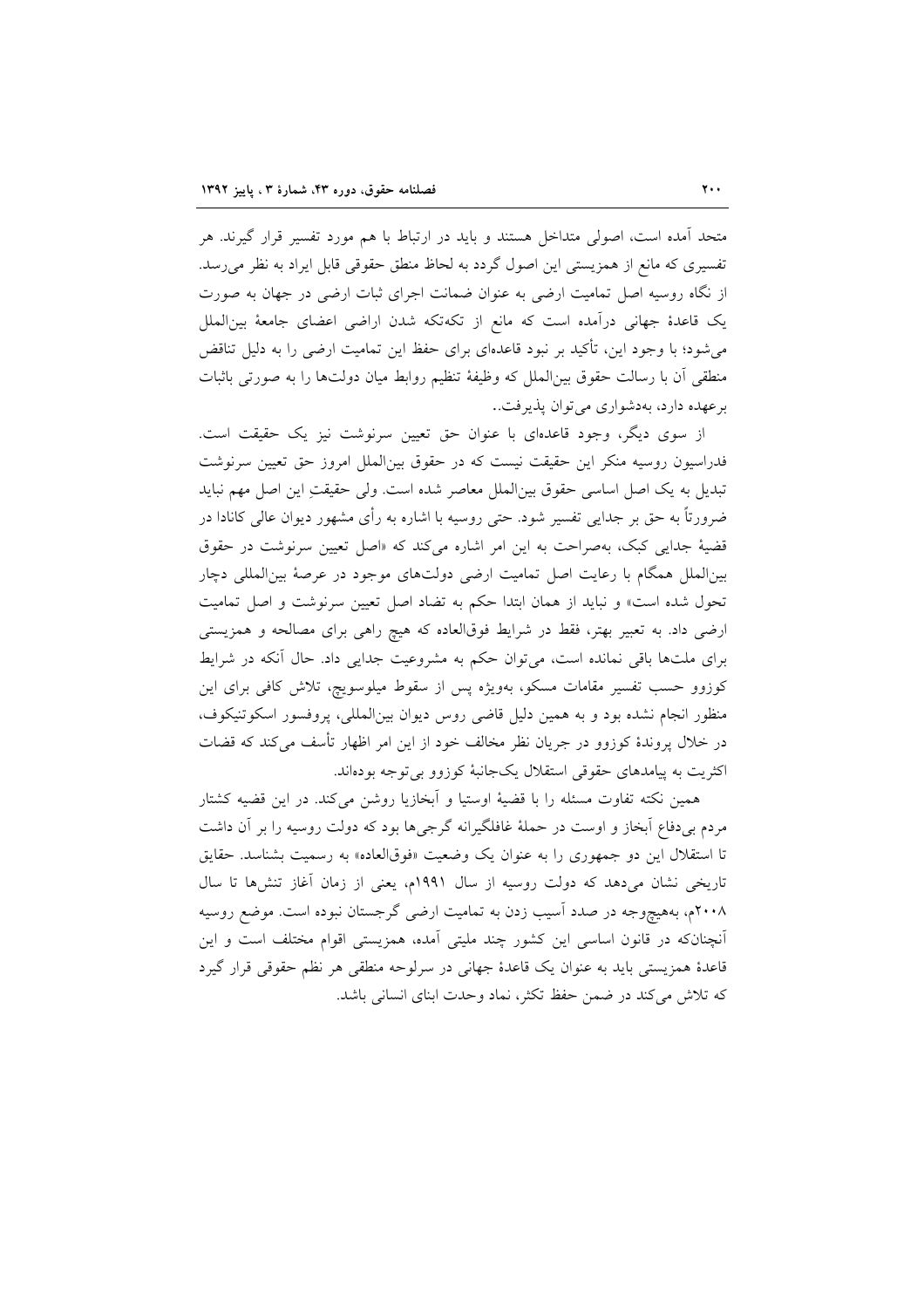از این دیدگاه است که می توان موضع دولت روسیه را همچنان بر مبنای احترام به تمامیت ارضی دولتها تعریف کرد و نباید آنچه در شناسایی دو دولت آبخازی و اوستیا گذشته است، با این موضع در تناقض دانست.

 $\mathbf{Y} \cdot \mathbf{V}$ 

حقیقت آن است که برخلاف برخی تندرویها که در بخش تحول حقوق بین|لملل در مورد جدایے انجام می شود، باید اظهار داشت که رویهٔ عمومی دولتها همچنان حافظ کیان دولت– كشور به عنوان سلول بنيادين حقوق بين|لملل است. عدم شناسايي دولتهاي اوستياي جنوبی و آبخازیا از سوی اکثریت جامعهٔ بین(لملل را باید دلیلی بر این محافظهکاری دولتها دانست. در این حالت باید مورد کوزوو را بیشتر به یک مورد نادر و خاص تعبیر کرد که در طی چند سال اخیر نتوانسته است کیان دولت را مورد تهدید جدی قرار دهد. بنابراین، دولت-کشور و احترام به حاکمیت آن هنوز یکی از مهمترین اصول حقوق بینالملل است و به دشواری می توان به اندیشههای متناقض با آن از حیث حقوقی بها داد.

منابع و مآخذ الف) فارسى - كتب و مقالات ۱. عزیزی، ستار (۱۳۸۷)، **"بررسی مشروعیت جدایی یکجانبه در حقوق بینالملل"**. مجلهٔ حقوقی؛ نشریهٔ مرکز امور حقوق بین الملل معاونت حقوقی و امور مجلس ریاست جمهوری، شمارهٔ سی و هشتم، صص. ٨-٤٥.

ب- خارجي -Cardenas. Emililio. J. and Maria F. Cañas. 2002. The Limits of Self-Determination. London, Wlfgang Danspeckgruber.

- -Cassese, Antonio, 1995, Self-Determination of Peoples, Cambridge.<br>-Cassese, Antonio, 1995, Self-Determination of Peoples, Cambridge.<br>-Crawford, James, 1998, "State Practice and International Law in Relation to Secession", British Yearbook of International Law, Vol. 69, pp. 104-132
- -Doehring, Karl, 2002, Comment to the First Article of the United Nations, Oxford.
- -Kohen, Marcelo, G. 2006, Secession, International Law Perspectives, Cambridge
- -Shaw, E. Melcom, 2003, International Law, Cambridge,
- -Schachter, Oscar, 1995, United Nations Legal Order, Vol. 1, Cambridge
- -Tomuschat, Ch., 2006, Secession and Self-Determination, Cambridge

-Zimmermann, Andreas and Carsten Stahn, 2001," Yugoslav Terrotory: United Nations<br>Trusteeship or Sovereign State?", Nordic Journal of International Law, Vol. 10, pp. 421-563

-Хайнз Х.Ч. 2004, Международное право, Мюних.

- روسی

-Нетт, Ф. 2004, Понятный право народа на самоопредопределение, Франгфурт. -Елснер, Р. Б. 2000, Понятние народ в международном праве, Берлин. -Зигоянис, А.Ф.2003, Международный общество в Косово, Берлин.